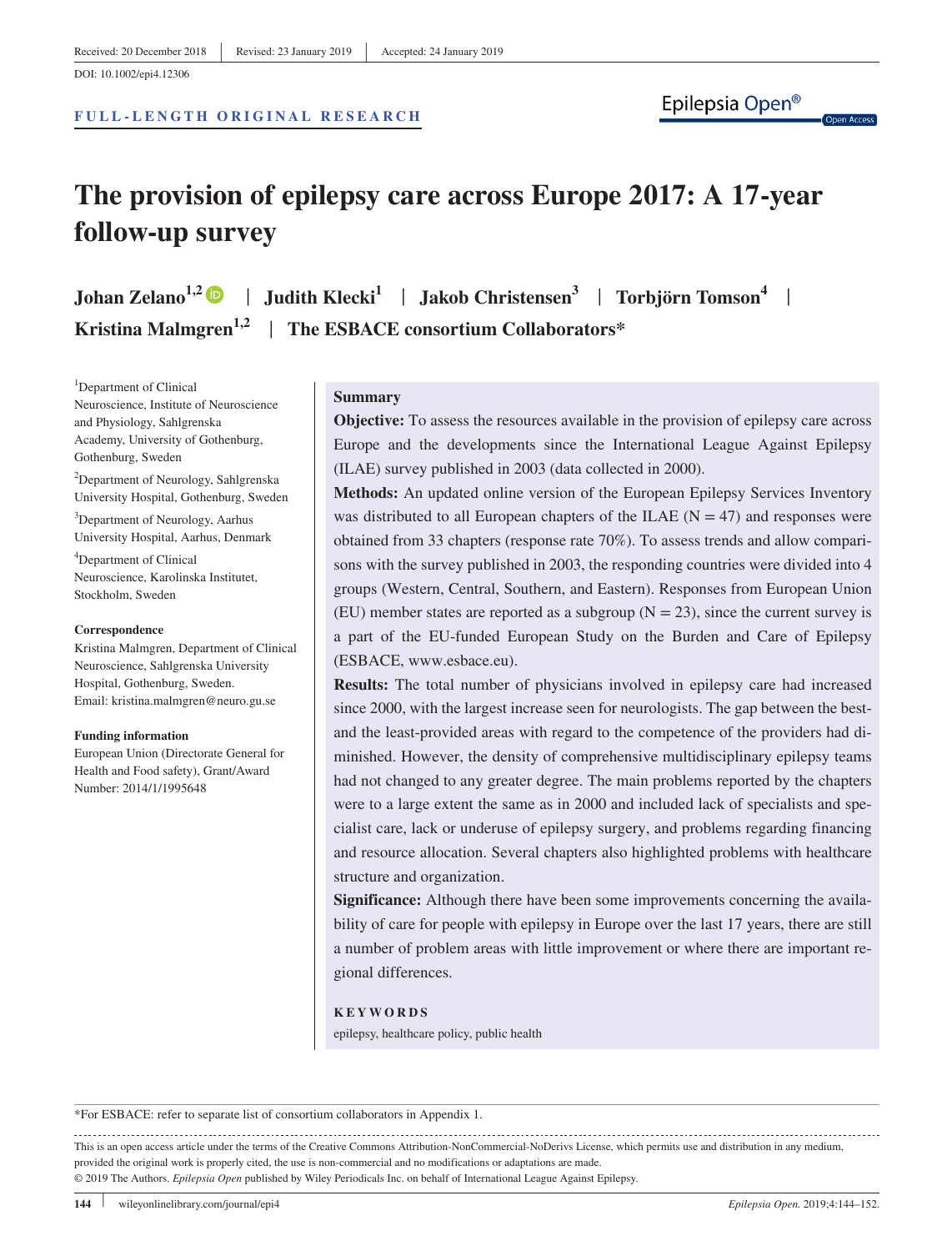# **1** | **INTRODUCTION**

The Commission of European Affairs (CEA) of the International League Against Epilepsy (ILAE) performed a survey of the provision of epilepsy care in Europe, which was published in 2003 (data collected in  $2000$ ).<sup>1</sup> The study assessed the needs and resources available in the provision of basic epilepsy care across Europe by use of a structured inventory, the European Epilepsy Services Inventory (EESI). The 2000 survey revealed differences between and within countries and shortage of resources for the provision of epilepsy care. The ongoing EU-funded European Study on the Burden and Care of Epilepsy (ESBACE, [www.esbace.](http://www.esbace.eu) [eu](http://www.esbace.eu)) aims among other things to provide data on the current provision of epilepsy care in Europe, with emphasis on the European Union (EU) member states. One of the objectives was therefore to repeat the 2000 inventory to assess the current situation as well as to describe in what ways the provision of epilepsy care in Europe has changed over the last 17 years. Herein we report the findings of the repeat survey, with subgroup analyses of participating chapters from EU member states.

# **2** | **MATERIAL AND METHODS**

## **2.1** | **European Epilepsy Services Inventory**

The EESI questionnaire from the  $2000 \text{ survey}$ , updated with current antiepileptic drugs (AEDs) and questions regarding the availability of registers of relevance for monitoring epilepsy care, was converted to an online form. The EESI contains 2 parts. The first part collects data on population size, number of physicians within different medical specialties, registered AEDs, and the economic availability of epilepsy care (reimbursements of visits and investigations). The second part of the EESI is more descriptive and asks responding chapters to assess which medical specialties of practitioners provide basic epilepsy care for different patient categories (children, adults, elderly, and learning disabled) in the best- and least-provided areas of the country, respectively. Categorization of the best- or least-provided areas was left to the discretion of the responding chapters. In addition, chapters were asked in an open-ended manner to describe obstacles to the provision of basic epilepsy care.

# **2.2** | **Survey and analysis**

Invitations were sent to all European chapters of the ILAE in October 2016, with reminders to nonresponders sent repeatedly (in total, 117 reminders were sent in 5 rounds) until June 2017. Twelve of the 14 nonresponders were from the Eastern

#### **Key Points**

- The provision of epilepsy care was assessed in a survey of 33 European countries and compared to a similar survey 17 years ago
- There was an increase in the number of physicians involved in epilepsy care
- The gap between the least- and the best-provided areas was diminished
- More persons with epilepsy and learning disabilities were managed by neurologists
- The density of multidisciplinary epilepsy teams had not increased much
- There were still a few countries lacking epilepsy surgery programs

group and 2 were from the Western group. Responses were submitted by chapter board members, often the president. Data were analyzed using descriptive statistics and are presented at a group level. Participating countries were categorized into regions (Western, Southern, Eastern, and Central) according to the 2000 survey (new countries were categorized according to geographic location; see Table S1 for grouping). Because of the ESBACE objectives on the provision of epilepsy care in the EU, data are presented both for all ILAE European chapters and for the subgroup of EU member states.

# **3** | **RESULTS**

# **3.1** | **Response rate and number of physicians**

In total, 33 ILAE chapters responded (including 23 of 28 EU countries; Table 1). The number of physicians, neurologists, neuropediatricians, and other specialists involved in the treatment of epilepsy are presented in Table 2. There were considerable differences in the density of neurologists between countries. Within the EU, the reported number of neurologists per million inhabitants in each group was a median of (min-max): Western, 59 (12-81); Eastern, 109 (47- 125); Southern, 49 (31-111); and Central, 102 (81-119). If countries outside the EU were included, there was more variability between countries in the Eastern region: Western, 63 (12-81); Eastern, 119 (20-299); Southern, 49 (31-111); and Central, 82 (81-119).

Compared to the survey conducted in 2000 and considering only the 26 countries responding to both surveys, the median number of practitioners was higher for all investigated medical specialties, with the exception of pediatric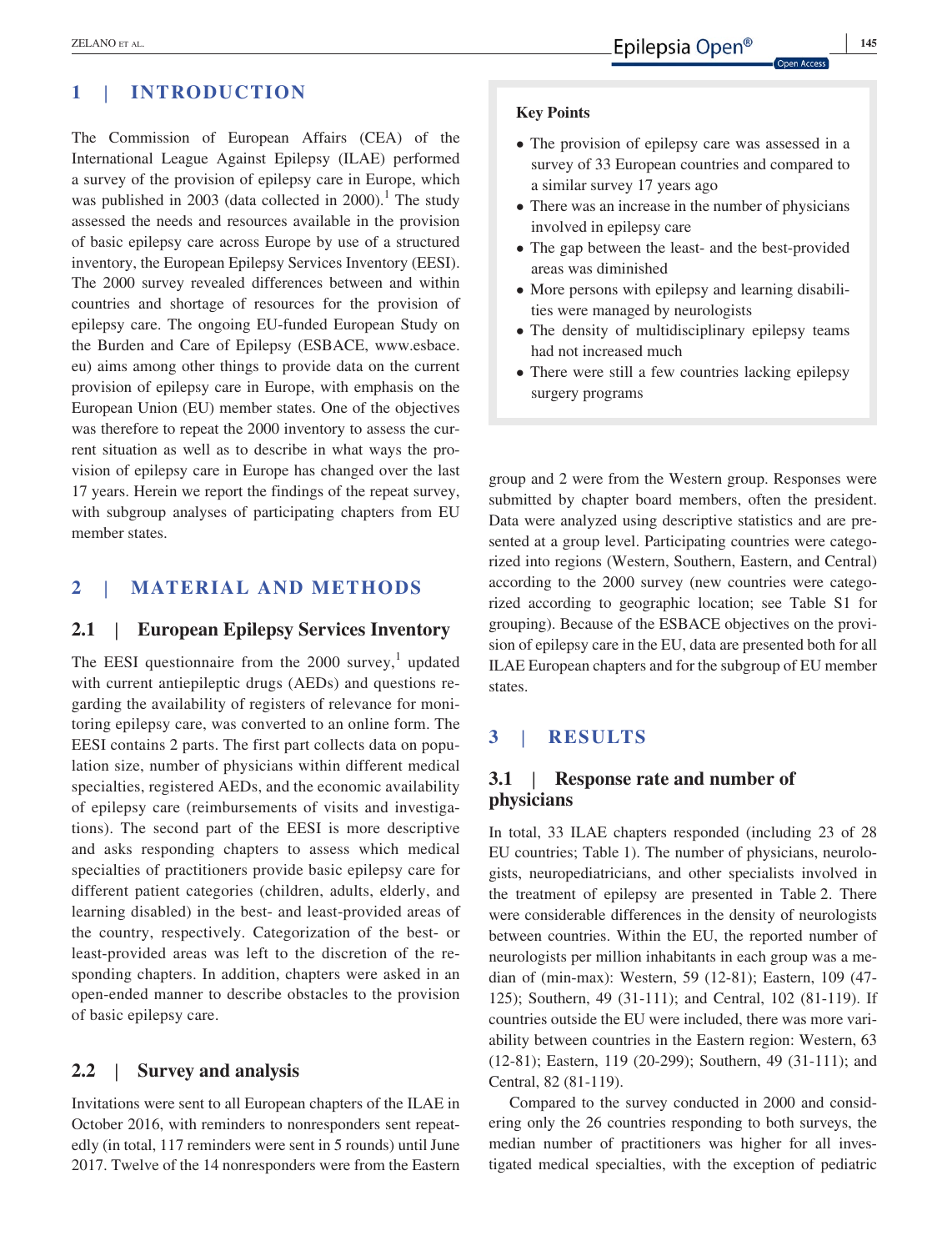**TABLE 1** Responding ILAE Chapters per geographic group

| Albania        | Latvia              |
|----------------|---------------------|
| Austria        | Lithuania           |
| Belgium        | Malta               |
| Croatia        | Norway              |
| Cyprus         | Poland              |
| Czech Republic | Portugal            |
| Denmark        | Republic of Moldova |
| Estonia        | Romania             |
| Finland        | Russia              |
| France         | Serbia              |
| Georgia        | Slovenia            |
| Germany        | Sweden              |
| Greece         | Switzerland         |
| Hungary        | Turkey              |
| <b>Ireland</b> | Ukraine             |
| Italy          | United Kingdom      |
| Kazakhstan     |                     |
|                |                     |

 $n = 33$ , EU countries in gray  $= 23$ .

ILAE, International League Against Epilepsy.

neurologists, for which the median number was unchanged between the surveys (Figure S1).

# **3.2** | **Antiepileptic drug availability**

The availability of AEDs is outlined in Table S3. Carbamazepine, clonazepam, diazepam, lamotrigine, and levetiracetam were registered in all responding countries. In addition to these drugs, gabapentin was registered in all

responding EU countries. Systems for reimbursement of drug costs are diverse, but free AEDs were reported most commonly by countries in the Southern (6/7) and Central (3/4) groups, and more seldom by countries in the Western (7/11) or Eastern groups (5/10). A similar pattern was seen if only EU countries were considered (Table 3). The remaining countries, within or outside the EU, reported that AEDs were associated with patient fees. No countries reported a total absence of financial support.

### **3.3** | **Economic availability of epilepsy care**

As illustrated in Table 3, outpatient visits, hospitalizations, and investigations associated with epilepsy (neuroimaging, electroencephalography [EEG], and therapeutic drug monitoring [TDM]) were free for patients in all responding countries belonging to the Central group. All other groups had countries reporting patient fees. For EU countries, investigations such as neuroimaging, EEG, and TDM were also free for the patients in all countries belonging to the Western group.

### **3.4** | **Provisions of basic epilepsy care**

Responding countries were asked which specialties most often provided basic epilepsy care in the best- and the leastprovided areas of the country for adults, children, elderly, and learning disabled (Table 4). Several categories of physicians could be considered for each choice. Neurologists often provided for adults in the best-provided areas in 97% of responding countries (96% in EU countries), for elderly in 87% (83% in EU countries), and for the learning disabled in 81% (83%). In the least-provided areas, neurologists often provided for adults in 93% of responding countries (100% in

**TABLE 2** Number of physicians and certain specialists per million inhabitants

|                             |             | <b>All European ILAE chapters</b> |                |            | <b>EU</b>   |               |                |            |
|-----------------------------|-------------|-----------------------------------|----------------|------------|-------------|---------------|----------------|------------|
|                             | $\mathbf n$ | <b>Median</b>                     | <b>Min</b>     | <b>Max</b> | $\mathbf n$ | <b>Median</b> | Min            | <b>Max</b> |
| Total number of physicians  | 32          | 4280                              | 1794           | 6517       | 23          | 4303          | 2218           | 6362       |
| Speciality                  |             |                                   |                |            |             |               |                |            |
| Neurologists                | 33          | 79                                | 12             | 299        | 23          | 79            | 12             | 125        |
| Neurosurgeons               | 32          | 16                                | 5              | 39         | 22          | 15            | 5              | 39         |
| Clinical neurophysiologists | 15          | 5                                 |                | 68         | 8           | 6             | $\overline{2}$ | 15         |
| Pediatricians               | 32          | 185                               | 58             | 948        | 23          | 173           | 76             | 536        |
| Pediatric neurologists      | 28          | 8                                 |                | 64         | 20          | 6             |                | 54         |
| Psychiatrists               | 32          | 126                               | 25             | 432        | 23          | 146           | 62             | 220        |
| Child psychiatrists         | 30          | 16                                | $\overline{c}$ | 77         | 21          | 17            | $\overline{2}$ | 47         |
| General practitioners       | 32          | 636                               | 65             | 1679       | 23          | 679           | 223            | 1679       |
| Internists                  | 30          | 304                               | 35             | 1258       | 21          | 312           | 35             | 786        |
| Geriatricians               | 22          | 14                                |                | 72         | 15          | 19            | $\overline{2}$ | 72         |

n, number of reporting ILAE chapters.

ILAE, International League Against Epilepsy.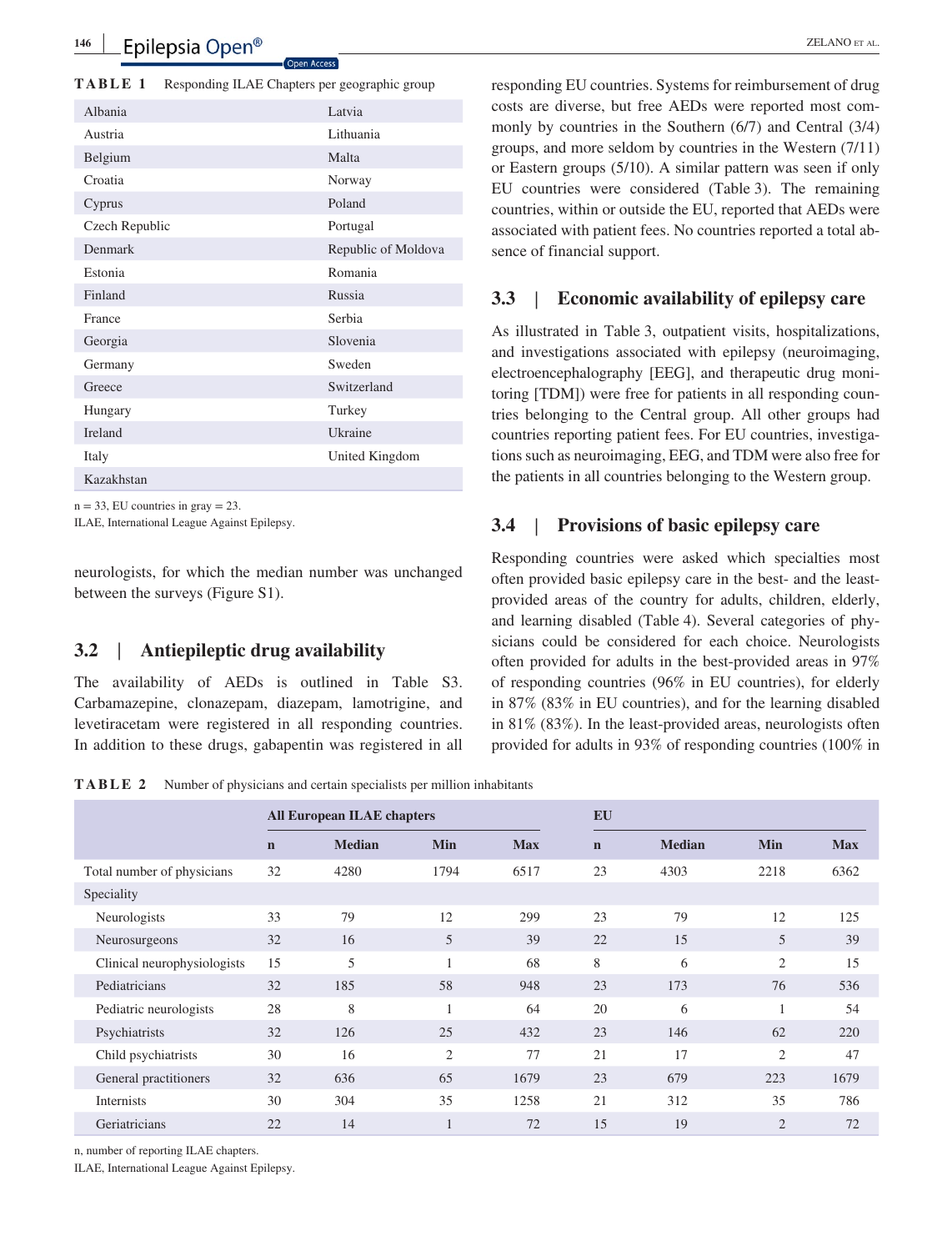**TABLE 3** Patient costs for epilepsy care in responding countries

| Public (free of charge)<br>Partly free (patient fees)<br>S<br>$\mathbf C$<br>W<br>S<br>$\mathbf C$<br>${\bf E}$<br>W<br>W<br>E<br><b>Total</b><br><b>Total</b><br>Group<br>$\overline{7}$<br>32<br>$\overline{7}$<br>$\overline{\mathbf{4}}$<br>11<br>$\overline{\mathbf{4}}$<br>10<br>11<br>10<br>32<br>11<br>No. responses<br>5<br>3<br>9<br>$\theta$<br>Outpatient visits<br>$\overline{4}$<br>7<br>23<br>$\overline{4}$<br>2<br>$\mathbf{0}$<br>7<br>Hospitalizations<br>$\mathfrak{2}$<br>$\overline{7}$<br>8<br>26<br>$\overline{0}$<br>$\mathbf{0}$<br>$\overline{0}$<br>7<br>$\overline{4}$<br>$\overline{4}$<br>6 | S<br>$\overline{7}$<br>$\theta$<br>$\overline{0}$ | No financial support<br>$\mathbf C$<br>$\overline{\mathbf{4}}$<br>$\overline{0}$ | E<br>10<br>$\overline{0}$ | <b>Total</b><br>32 |
|----------------------------------------------------------------------------------------------------------------------------------------------------------------------------------------------------------------------------------------------------------------------------------------------------------------------------------------------------------------------------------------------------------------------------------------------------------------------------------------------------------------------------------------------------------------------------------------------------------------------------|---------------------------------------------------|----------------------------------------------------------------------------------|---------------------------|--------------------|
|                                                                                                                                                                                                                                                                                                                                                                                                                                                                                                                                                                                                                            |                                                   |                                                                                  |                           |                    |
|                                                                                                                                                                                                                                                                                                                                                                                                                                                                                                                                                                                                                            |                                                   |                                                                                  |                           |                    |
|                                                                                                                                                                                                                                                                                                                                                                                                                                                                                                                                                                                                                            |                                                   |                                                                                  |                           |                    |
|                                                                                                                                                                                                                                                                                                                                                                                                                                                                                                                                                                                                                            |                                                   |                                                                                  |                           | $\overline{0}$     |
|                                                                                                                                                                                                                                                                                                                                                                                                                                                                                                                                                                                                                            |                                                   | $\overline{0}$                                                                   | $\Omega$                  | $\mathbf{0}$       |
| 5<br>6<br>3<br>5<br>$\boldsymbol{0}$<br>21<br>11<br>Antiepileptic drugs<br>7<br>$\overline{4}$<br>$\mathbf{1}$<br>1                                                                                                                                                                                                                                                                                                                                                                                                                                                                                                        | $\boldsymbol{0}$                                  | $\theta$                                                                         | $\mathbf{0}$              | $\theta$           |
| Investigations                                                                                                                                                                                                                                                                                                                                                                                                                                                                                                                                                                                                             |                                                   |                                                                                  |                           |                    |
| 5<br>5<br>$\boldsymbol{0}$<br>5<br>8<br>Neuroradiology<br>$\overline{4}$<br>24<br>$\mathfrak{2}$<br>$\boldsymbol{0}$<br>10<br>1                                                                                                                                                                                                                                                                                                                                                                                                                                                                                            | $\boldsymbol{0}$                                  | $\boldsymbol{0}$                                                                 | $\overline{0}$            | $\theta$           |
| <b>EEG</b><br>5<br>25<br>$\mathfrak{2}$<br>$\overline{0}$<br>10<br>$\overline{4}$<br>6<br>$\mathbf{0}$<br>$\overline{4}$<br>7<br>$\mathbf{1}$                                                                                                                                                                                                                                                                                                                                                                                                                                                                              | $\overline{0}$                                    | $\overline{0}$                                                                   | $\overline{0}$            | $\mathbf{0}$       |
| 3<br>Blood chemistry<br>5<br>2<br>$\mathbf{0}$<br>6<br>$\boldsymbol{0}$<br>10<br>$\overline{4}$<br>7<br>26<br>1                                                                                                                                                                                                                                                                                                                                                                                                                                                                                                            | $\boldsymbol{0}$                                  | $\theta$                                                                         | $\overline{0}$            | $\overline{0}$     |
| <b>TDM</b><br>10<br>5<br>$\overline{4}$<br>5<br>24<br>$\overline{2}$<br>$\overline{0}$<br>3<br>$\overline{0}$<br>6<br>1                                                                                                                                                                                                                                                                                                                                                                                                                                                                                                    | $\overline{0}$                                    | $\overline{0}$                                                                   | $\overline{2}$            | $\overline{2}$     |
| <b>EU</b>                                                                                                                                                                                                                                                                                                                                                                                                                                                                                                                                                                                                                  |                                                   |                                                                                  |                           |                    |
| S<br>$\mathbf C$<br>S<br>$\mathbf C$<br>W<br>E<br><b>Total</b><br>W<br>E<br><b>Total</b><br>W<br>Group                                                                                                                                                                                                                                                                                                                                                                                                                                                                                                                     | S                                                 | $\mathbf C$                                                                      | E                         | <b>Total</b>       |
| 5<br>$\overline{\mathbf{4}}$<br>5<br>23<br>9<br>5<br>$\overline{\mathbf{4}}$<br>5<br>23<br>9<br>9<br>No. responses                                                                                                                                                                                                                                                                                                                                                                                                                                                                                                         | 5                                                 | $\overline{\mathbf{4}}$                                                          | $\overline{5}$            | 23                 |
| 3<br>$\boldsymbol{0}$<br>6<br>$\overline{4}$<br>17<br>3<br>$\mathfrak{2}$<br>6<br>$\theta$<br>Outpatient visits<br>$\overline{4}$<br>$\mathbf{1}$                                                                                                                                                                                                                                                                                                                                                                                                                                                                          | $\theta$                                          | $\overline{0}$                                                                   | $\overline{0}$            | $\theta$           |
| Hospitalizations<br>3<br>5<br>19<br>$\Omega$<br>$\mathbf{0}$<br>$\overline{4}$<br>$\overline{0}$<br>6<br>$\overline{4}$<br>$\overline{4}$<br>$\mathbf{1}$                                                                                                                                                                                                                                                                                                                                                                                                                                                                  | $\overline{0}$                                    | $\Omega$                                                                         | $\Omega$                  | $\overline{0}$     |
| 3<br>3<br>$\mathfrak{2}$<br>$\mathbf{0}$<br>6<br>$\overline{4}$<br>16<br>3<br>7<br>Antiepileptic drugs<br>$\mathbf{1}$<br>1                                                                                                                                                                                                                                                                                                                                                                                                                                                                                                | $\boldsymbol{0}$                                  | $\overline{0}$                                                                   | $\boldsymbol{0}$          | $\mathbf{0}$       |
| Investigations                                                                                                                                                                                                                                                                                                                                                                                                                                                                                                                                                                                                             |                                                   |                                                                                  |                           |                    |
| 3<br>$\mathfrak{2}$<br>Neuroradiology<br>9<br>3<br>$\overline{4}$<br>19<br>$\overline{0}$<br>$\overline{2}$<br>$\boldsymbol{0}$<br>$\boldsymbol{0}$<br>4                                                                                                                                                                                                                                                                                                                                                                                                                                                                   | $\boldsymbol{0}$                                  | $\theta$                                                                         | $\overline{0}$            | $\theta$           |
| <b>EEG</b><br>9<br>3<br>3<br>19<br>$\overline{0}$<br>$\mathbf{2}$<br>$\mathbf{0}$<br>$\mathbf{2}$<br>$\boldsymbol{0}$<br>$\overline{4}$<br>$\overline{4}$                                                                                                                                                                                                                                                                                                                                                                                                                                                                  | $\boldsymbol{0}$                                  | $\overline{0}$                                                                   | $\overline{0}$            | $\mathbf{0}$       |
| 9<br>3<br>$\mathbf{0}$<br>3<br>$\overline{0}$<br>Blood chemistry<br>$\overline{4}$<br>$\overline{4}$<br>20<br>$\mathbf{0}$<br>2<br>1                                                                                                                                                                                                                                                                                                                                                                                                                                                                                       | $\overline{0}$                                    | $\overline{0}$                                                                   | $\overline{0}$            | $\theta$           |

W, Western; S, Southern; C, Central; E, Eastern; EEG, electroencephalography; TDM, therapeutic drug monitoring. The table shows in how many countries patients are required partly or completely to pay fees for certain aspects of their epilepsy care.

TDM 9 3 4 3 19 0 2 0 2 4 0 0 0 0 0

EU countries), for elderly in 77% of the countries (77% in EU countries), and for patients with learning disorders in 60% (73% in EU countries). Pediatric neurologists often provided epilepsy care for children in the best-provided areas in 93% of responding countries (100% in EU countries) and in the leastprovided areas in 68% of all chapters (75% in EU countries).

## **3.5** | **Multidiciplinary epilepsy teams**

The density of epilepsy teams is illustrated in Figure 1 (see Table S2 for details). All countries in the Western group reported existence of teams with epilepsy surgery programs, whereas the Central, Southern, and Eastern groups had at least one responding country without such a program (overall 21%, EU countries 13%). The regional density of multidisciplinary teams with epilepsy surgery programs was one team per 9 million inhabitants for all ILAE chapters (range, no team to one team per one million inhabitants), and one team per 5.48 million inhabitants for EU countries (range, no team to one team per one million inhabitants). The regional density of multidisciplinary teams without epilepsy surgery programs was one team per 3.94 million inhabitants for all ILAE chapters (range, no team to one team per 0.2 million inhabitants), and one team per 2.98 million inhabitants for EU-countries (range, no team to one team per 0.45 million inhabitants). Six of 33 countries (18%) reported no comprehensive multidisciplinary teams at all, including 5 of 23 EU countries (22%). The Southern, Central, and Eastern groups all contained at least one country reporting the absence of multidisciplinary teams with surgery programs, whereas all countries in the Western group reported existence of such teams. If only the 26 of 33 chapters that responded also to the 2000 inventory were considered, no clear differences in density of multidisciplinary teams with and without surgery programs could be seen<sup>1</sup>; the highest regional density in the present survey was 0.97 surgery teams per one million inhabitants (0.8 in 2000) and 4.4 nonsurgery teams per million inhabitants (5.3 in 2000).

### **3.6** | **Registers**

The updated EESI also assessed the availability of registers of value for monitoring epilepsy care, which was not done in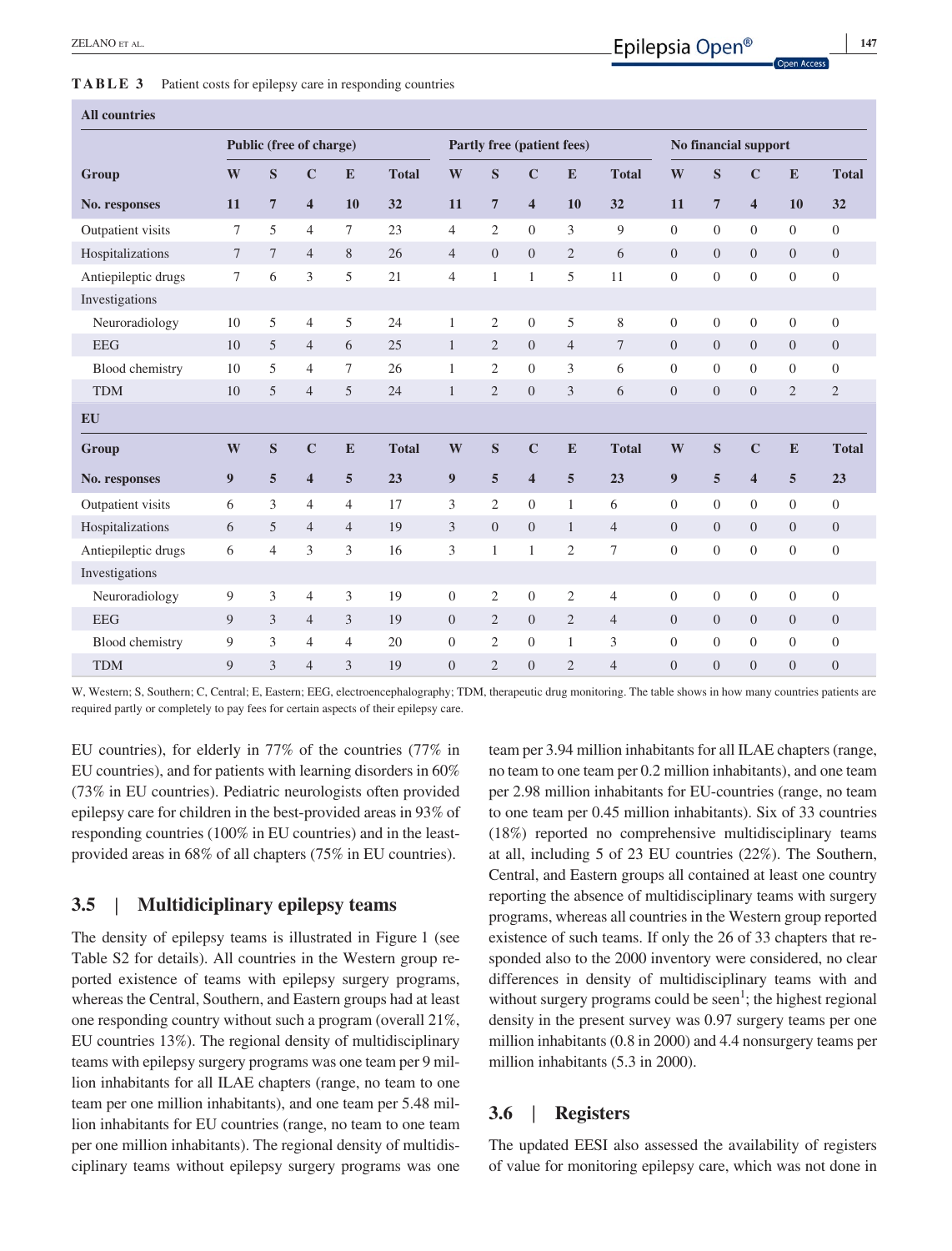| A. Best-provided areas: EU countries, $n = 18-22a$  |               |                 |               |                   | B. Least-provided areas: EU countries, $n = 19-23a$   |                 |                 |                          |                   |
|-----------------------------------------------------|---------------|-----------------|---------------|-------------------|-------------------------------------------------------|-----------------|-----------------|--------------------------|-------------------|
|                                                     | <b>Adults</b> | Children        | Elderly       | Learning disabled |                                                       | <b>Adults</b>   | Children        | Elderly                  | Learning disabled |
| Physicians                                          |               |                 |               |                   | Physicians                                            |                 |                 |                          |                   |
| General practitioner                                | 4             | 3               | 4             | 3                 | General practitioner                                  | $\circ$         | 5               | 4                        | 5                 |
| Internist                                           | 0             | $\circ$         |               |                   | Internist                                             |                 | 0               | 3                        | $\mathcal{L}$     |
| Neurologists                                        | 22            | 3               | 19            | 19                | Neurologists                                          | 22              | 4               | 17                       | $\overline{16}$   |
| Pediatricians                                       | $\circ$       | ٥               | $\circ$       | 5                 | Pediatricians                                         | $\circ$         | $\Xi$           | $\circ$                  | 4                 |
| Pediatric neurologists                              | $\circ$       | 22              | $\circ$       | 12                | Pediatric neurologists                                | $\circ$         | 15              | $\circ$                  | $\circ$           |
| Psychiatrists                                       |               | 0               | $\mathcal{L}$ | 3                 | Psychiatrists                                         | Z               | 0               | $\overline{\mathcal{C}}$ | $\mathcal{C}$     |
| Child psychiatrists                                 | $\circ$       | 2               | $\circ$       | $\mathcal{L}$     | Child psychiatrists                                   | $\circ$         | $\mathcal{L}$   | $\circ$                  |                   |
| Paramedics                                          | $\circ$       | $\circ$         | $\circ$       | $\circ$           | Paramedics                                            | $\circ$         | $\circ$         | $\circ$                  | 0                 |
| C. Best-provided areas: all countries, $n = 27-31a$ |               |                 |               |                   | D. Least-provided areas: all countries, $n = 26-30^a$ |                 |                 |                          |                   |
|                                                     | <b>Adults</b> | Children        | Elderly       | Learning disabled |                                                       | <b>Adults</b>   | Children        | Elderly                  | Learning disabled |
| Physicians                                          |               |                 |               |                   | Physicians                                            |                 |                 |                          |                   |
| General practitioner                                | 4             | 3               | 4             | 3                 | General practitioner                                  | ٥               | $\infty$        | 7                        | $\infty$          |
| Internist                                           | $\circ$       | 0               |               |                   | Internist                                             | 2               |                 | 4                        | 3                 |
| Neurologists                                        | 30            | ${}^{\circ}$    | 27            | 25                | Neurologists                                          | 28              | Γ               | 23                       | 18                |
| Pediatricians                                       | $\circ$       | $\overline{12}$ | $\circ$       | 6                 | Pediatricians                                         | $\mathcal{C}$   | $\overline{17}$ | $\mathcal{L}$            | $\overline{ }$    |
| Pediatric neurologists                              | $\mathcal{L}$ | 28              | $\mathcal{L}$ | $\overline{17}$   | Pediatric neurologists                                |                 | 19              |                          | $\circ$           |
| Psychiatrists                                       |               | $\circ$         | $\mathcal{L}$ | 4                 | Psychiatrists                                         | $\mathbf{\sim}$ | $\circ$         | $\mathbf{\sim}$          | 3                 |
| Child psychiatrists                                 | $\circ$       | 3               |               | 3                 | Child psychiatrists                                   | $\circ$         | 3               | $\circ$                  | 2                 |
| Paramedics                                          |               |                 |               |                   | Paramedics                                            |                 |                 |                          |                   |
| EU, European Union.                                 |               |                 |               |                   |                                                       |                 |                 |                          |                   |

**148 |** \_Epilepsia Open®

<sup>a</sup>Not all chapters answered all possibilities.

aNot all chapters answered all possibilities.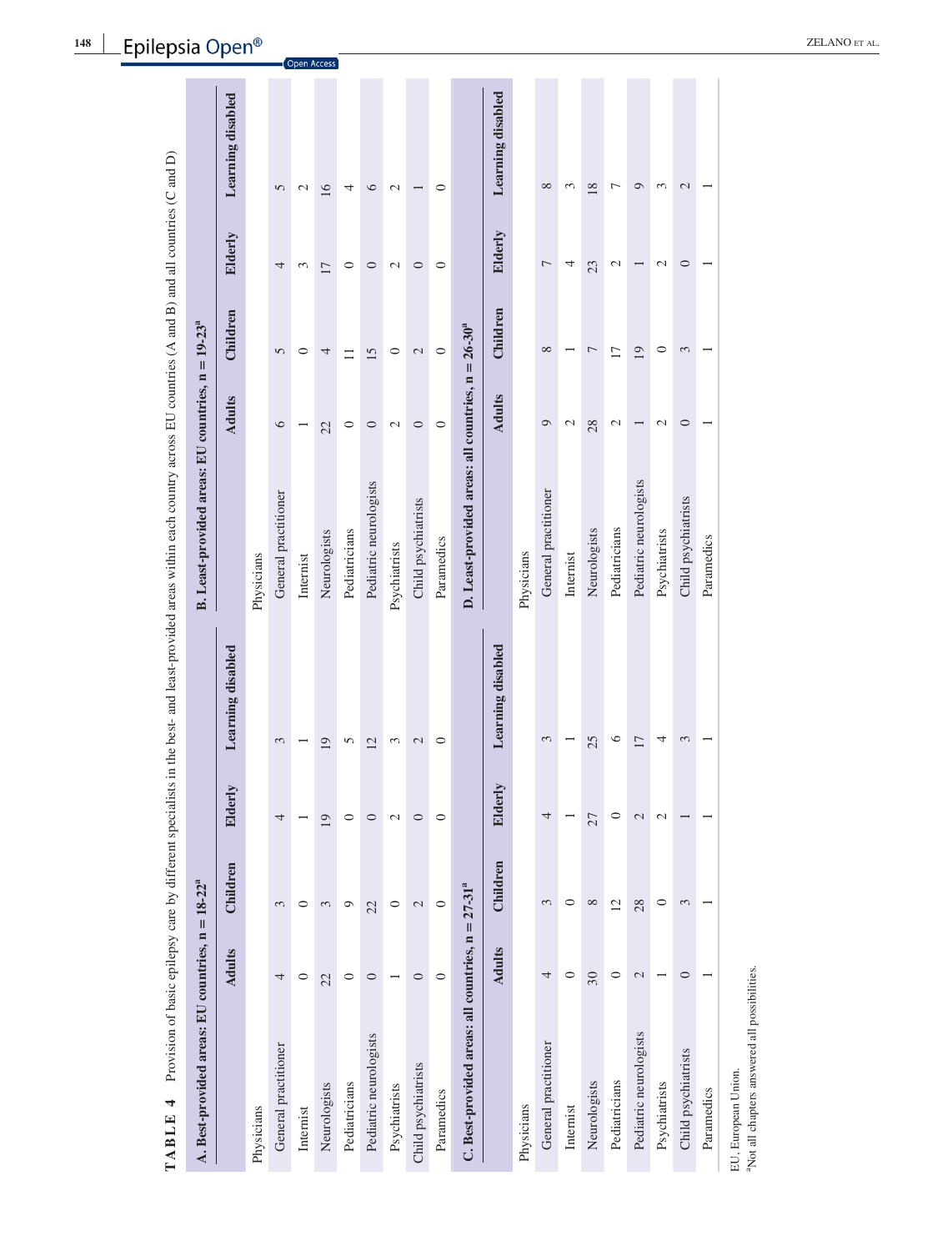

**FIGURE** 1 The map shows the regional density of multidisciplinary epilepsy teams without (A) and with (B) surgical programs in the responding European Union (EU) countries. Hatched countries on the maps represent nonresponding EU countries; white countries are not member states in the EU

2000. Existence of an International Classification of Diseases (ICD)–based register of patient visits was reported by 73% of all ILAE chapters (70% of chapters within in the EU), a drug database was reported by 70% of all ILAE chapters (74% within EU), and other registers of relevance for epilepsy care were reported by 30% of ILAE chapters and 26% of EU chapters. Chapters belonging to the Western group most frequently reported the existence of other registers of value for the monitoring of epilepsy care, for instance, national quality registers.

### **3.7** | **Problems in the provision of care**

Responding chapters were asked to list the main obstacles to the provision of epilepsy care. Problems regarding financing and resource allocation were reported as most important by 7 chapters (4 EU chapters), lack of specialists and specialist care was reported as most important by 6 chapters (5 EU chapters), and lack or underuse of epilepsy surgery was reported as most important by 5 chapters (3 EU chapters). Also reported as most important was lack of comprehensive care (4 chapters, 3 EU chapters), insufficient professional education or expertise (4 chapters, 3 EU chapters), high costs of AEDs (4 chapters, 1 EU chapter), and stigma or social problems (3 chapters, 2 EU chapters). Other problems mentioned concerned healthcare structure and organization and included lack of structural quality criteria, lack of formal standards for care, lack of follow-up from the National Board of Health and Welfare, delays and gaps in care pathways, and lack of epidemiologic surveillance.

# **4** | **DISCUSSION**

Herein we report the results of a pan-European inventory of epilepsy care. The European Epilepsy Services Inventory (or EESI) concentrates on the prerequisites for and the provision of basic epilepsy care. The results give several important insights into the current state of basic epilepsy care in Europe and the challenges faced by its providers. There are few reports on the provision of epilepsy care in Europe. In the United Kingdom, there had been little improvement in the provision of epilepsy care between 2009 and 2012, $^2$  a finding that is in line with our results.

By re-use of the previously developed EESI form, our findings can be compared to data from 2000, and therefore at least to some extent allow reflections on the development of epilepsy care in Europe over the last 17 years. It must be remembered, however, that the European countries responding to the survey were not identical between the first and the second survey. Of the 33 answering countries in 2017, a total of 26 also participated in the 2000 survey. Another 6 countries answered the 2000 survey only, whereas still another 7 countries answered the 2017 survey only.

As in the earlier survey, there were large variations across Europe—somewhat less in EU countries—concerning the number of physicians and specialists per million inhabitants. For certain specialties (neurology, clinical neurophysiology, pediatrics, psychiatry, and internal medicine) the ranges were larger, with higher maximal numbers in non-EU countries (Table 2).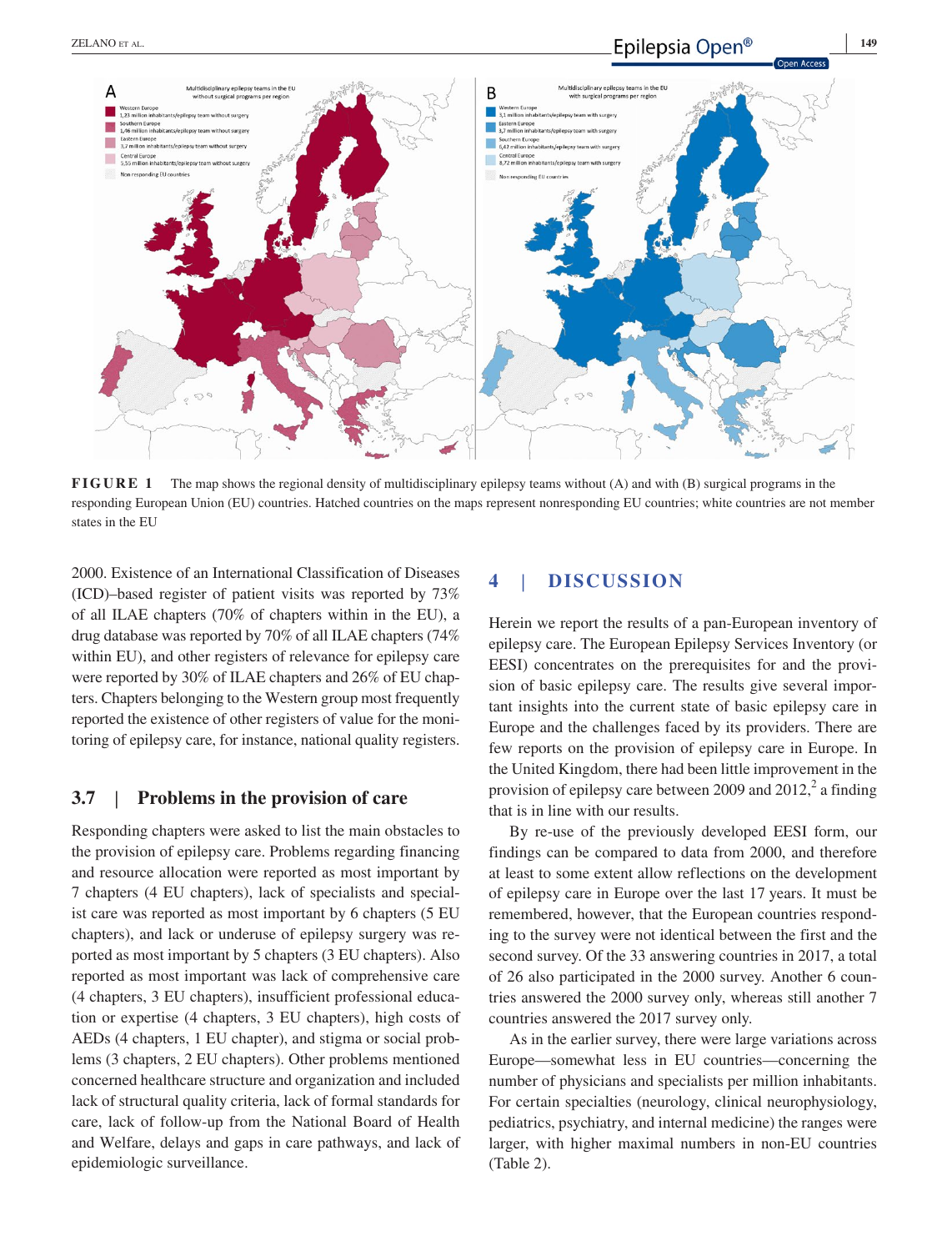#### **<sup>150</sup> <sup>|</sup>** Epilepsia Open<sup>®</sup> 2ELANO ET AL.

Positive changes include higher numbers of physicians involved in epilepsy care, especially neurologists and pediatricians, but also to some extent pediatric neurologists. The reported total number of physicians per million inhabitants in Europe has increased since the 2000 inventory. The increased availability of neurologists may be reflected in the diminished gap between the best- and the least-provided areas with regard to the competence of the providers, as seen in Table 4. The majority of adults with epilepsy are reported to be often treated by neurologists both in the best- (97%) and leastprovided areas (93%) as compared to the 2000 survey where the proportions were 88% and 47%. Persons with learning disorders are also more commonly treated by neurologists today: 81% in the best-provided vs 60% in the least-provided areas, compared to 53% and 34% in the 2000 survey. Although the numbers show an improvement, the findings nonetheless demonstrate a remaining gap in the care provided to persons with learning disabilities, who remain a relatively neglected group. This observation is in agreement with a recent national survey on the care of this patient group.<sup>3</sup> Treatment of the epilepsy aside, neurologists are often paramount in ensuring that epilepsy does not hamper adequate attention to somatic or psychiatric/neuropsychiatric comorbidities, family support, and meaningful occupation. Children with epilepsy were often treated by pediatric neurologists in the best-provided areas, but this was not the case in the least-provided areas in many chapters, indicating substantial room for improvement.

There also seems to be some regional catch-up in the provision of epilepsy care. Although differences between the regions still exist, for instance, regarding the availability of AEDs, a finding in agreement with another recent report,<sup>4</sup> regional differences seem less evident than in the last survey, especially within the EU. For countries within the EU, the high cost of AEDs did not seem to be the most important problem and was reported as such by only 1 of 23 (4%) EU chapters, in contrast to the whole group, from which 4 of 33 chapters considered this an important problem (12%).

However, although the reported total number of physicians has increased, the density of epilepsy teams—with or without surgery programs—has not changed to any greater degree. At least one chapter in each region reported total absence of multidisciplinary teams without a surgical program. The lack of such comprehensive teams indicates that people with epilepsy do not obtain the services needed to optimize treatment, consider comorbidity, and give necessary psychosocial support.<sup>5</sup> In addition, use of epilepsy specialist nurses and nurse practitioners may constitute cost-effective ways of providing epilepsy care.<sup>6,7</sup>

In all regions outside the Western group, some chapters also reported total absence of epilepsy surgery programs, which highlights the need for international collaboration in the management of medically refractory patients. Crossborder cooperation is a commitment from the EU commission within the frame of the European Reference Networks ([https://www.eurordis.org/content/about-european-refer](https://www.eurordis.org/content/about-european-reference-networks)[ence-networks](https://www.eurordis.org/content/about-european-reference-networks)), which include EpiCARE, the European Reference Network for Complex and Rare Epilepsies.

The lack of multidisciplinary epilepsy teams and the qualitative reports from several chapters of a lack of epilepsy specialists are the most important obstacles to providing basic epilepsy care. This finding indicates that the increased number of neurologists has not been paralleled by an increase in the resources devoted to epilepsy care, despite epilepsy being the most common chronic neurologic disorder. This situation contrasts with several commitments from policymakers, for example, the European Written Declaration on Epilepsy, which was adopted by the EU parliament in 2011 and which calls on the European Commission and European Council to prioritize epilepsy as a major disease that imposes a significant burden across Europe [\(https://www.epilepsy.org.uk/news/news/euro](https://www.epilepsy.org.uk/news/news/european-written-declaration-epilepsy-adopted-european-parliament)[pean-written-declaration-epilepsy-adopted-european-parli](https://www.epilepsy.org.uk/news/news/european-written-declaration-epilepsy-adopted-european-parliament)[ament\)](https://www.epilepsy.org.uk/news/news/european-written-declaration-epilepsy-adopted-european-parliament). Providing adequate resources for epilepsy care is a national responsibility, and our findings should spur efforts from policymakers to this effect. One possible measure could be national guidelines stipulating lowest acceptable level of care. Another important area is further studies on how to increase access to care in the least-provided areas.

The strengths of this study include that the chapter representatives answering the survey probably are those most updated on the provision of basic epilepsy care in their countries. In addition, because this was a repeat survey, it offered some possibilities for comparison with the situation in Europe in 2000 when the first survey was performed. The weaknesses include lower response rate than the first survey, different chapters in the regions participating in each survey, and that some of the answers may be assessments not always based on published data. The survey was undertaken with the aim of providing aggregated regional data, in line with the ESBACE objective, whereas developments in individual countries are a national responsibility.

In conclusion, there have been some improvements concerning the availability of care for people with epilepsy in Europe over the last 17 years, but there are still a number of problem areas where there has been little improvement or where there are important regional differences.

#### **ACKNOWLEDGMENT**

Funded by the European Union (DG SANTE C-Public health—Directorate General for Health and Food Safety grant no: 2014/1/1995648).

### **DISCLOSURE OF CONFLICTS OF INTEREST**

J.Z. is organizing a scientific meeting at Gothenburg University in 2019 sponsored by UCB and Eisai and has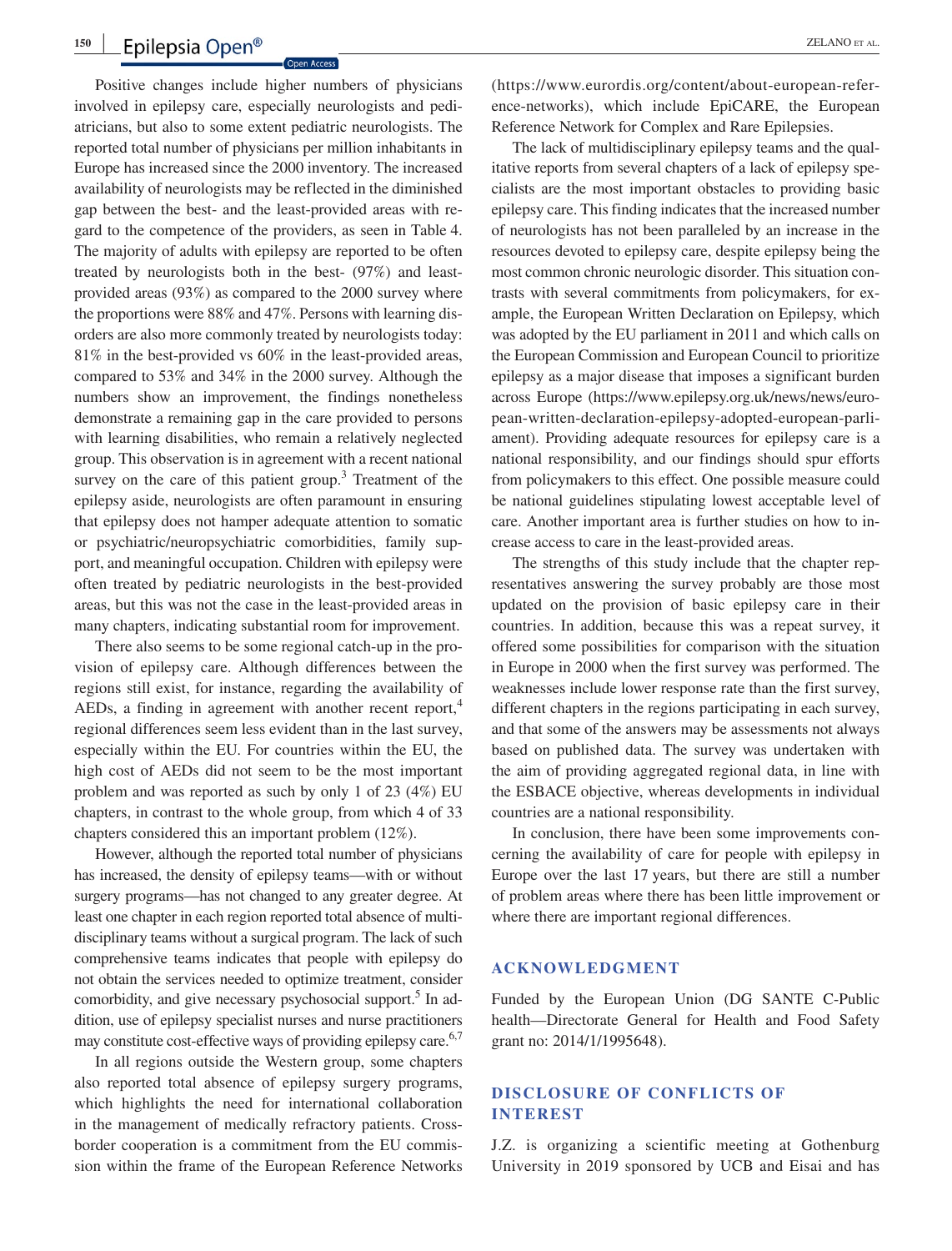been a subinvestigator in clinical trials sponsored by GW Pharmaceuticals and SK Life Science. T.T. is an employee of Karolinska Institutet; is associate editor for *Epileptic Disorders*; has received speaker's honoraria to his institution from Eisai, UCB, Sandoz, and Actavis, honoraria to his institution for advisory boards from UCB and Eisai, and research support from Stockholm County Council, CURE (Citizens United for Research in Epilepsy), GlaxoSmithKline, UCB, Eisai, Bial and Novartis. Jakob Christensen has received honoraria for serving the Scientific Advisory Board of UCB Nordic and Eisai AB. Jakob Christensen has also received honoraria from UCB Nordic and Eisai AB for giving lectures and has received funding for a trip for UCB Nordic. Jakob Christensen is involved in clinical trials involving the following companies: Pfizer, Novartis, Eisai AB, and Sage Therapeutics, Inc. The other authors report no disclosures relevant to this research activity. We confirm that we have read the Journal's position on issues involved in ethical publication and affirm that this report is consistent with those guidelines.

### **ORCID**

*Johan Zelano* <https://orcid.org/0000-0001-9445-4545>

#### **REFERENCES**

- 1. Malmgren K, Flink R, Guekht AB, et al. ILAE Commission of European Affairs Subcommission on European Guidelines 1998- 2001: the provision of epilepsy care across Europe. Epilepsia. 2003;44:727–31.
- 2. Dickson JM, Scott PA, Reuber M. Epilepsy service provision in the National Health Service in England in 2012. Seizure. 2015;30: 26–31.
- 3. Kerr MP, Watkins LV, Angus-Leppan H, et al. The provision of care to adults with an intellectual disability in the UK. A Special report from the intellectual disability UK chapter ILAE. Seizure. 2018;56:41–6.
- 4. Baftiu A, Johannessen Landmark C, Nikaj V, et al. Availability of antiepileptic drugs across Europe. Epilepsia. 2015;56:e191–7.
- 5. Engel Jr J. What can we do for people with drug-resistant epilepsy? The 2016 Wartenberg Lecture. Neurology. 2016;87:2483–9.
- 6. Hill CE, Thomas B, Sansalone K, et al. Improved availability and quality of care with epilepsy nurse practitioners. Neurol Clin Pract. 2017;7:109–17.
- 7. Bradley PM, Lindsay B, Fleeman N. Care delivery and selfmanagement strategies for adults with epilepsy. Cochrane Database Syst Rev. 2016;2:CD006244.

#### **SUPPORTING INFORMATION**

Additional supporting information may be found online in the Supporting Information section at the end of the article.

**How to cite this article:** Zelano J, Klecki J, Christensen J, Tomson T, Malmgren. The provision of epilepsy care across Europe 2017: A 17-year follow-up survey. *Epilepsia Open*. 2019;4:144–152. [https://doi.](https://doi.org/10.1002/epi4.12306) [org/10.1002/epi4.12306](https://doi.org/10.1002/epi4.12306)

#### **APPENDIX 1**

Collaborators according the ESBACE-consortium authorship criteria. Jera Kruja: Faculty of Medicine, University of Medicine, Tirana, UHC Mother Teresa, Tirana, Albania; Eugen Trinka: Department of Neurology, Christian Doppler University Hospital, Paracelsus Medical University Salzburg, Austria; Paul Boon: Reference Center for Refractory Epilepsy, Ghent University Hospital, Belgium; Silvio Basic: Department of Neurology, University hospital Dubrava, Zagreb, Croatia; Savvas Papacostas: The Cyprus Institute of Neurology and Genetics, Nicosia, Cyprus; Petr Marusic: Department of Neurology, Charles University, Second Faculty of Medicine, Motol University Hospital, Prague, Czech Republic; Helle Hjalgrim: Danish Epilepsy Society, Denmark; Sulev Haldre: Department of Neurology and Neurosurgery, Faculty of Medicine, University of Tartu, Tartu, Estonia; Reetta Kälviäinen: University of Eastern Finland and Kuopio Epilepsy Center, Kuopio University Hospital, Finland; Philippe Derambure: Department of Clinical Neurophysiology, Lille University Hospital, University of Lille, France; Sofia Kasradze: Epilepsy Prevention and Control Center, Caucasus International University, Tbilisi, Georgia; Thomas Mayer: Sächsisches Epilepsiezentrum Radeberg, Radeberg, Germany; Athanasios Covanis: Neurology/Neurophysiology Department, the Children's Hospital "Agia Sophia", Athens, Greece; Beata Rosdy: Pediatric Neurology, Heim Pál Children's Hospital, Budapest, Hungary; Danny Costello: Department of Neurology, Cork University Hospital, Cork, Ireland; Roberto Michelucci: IRCCS—Institute of Neurological Sciences of Bologna, Unit of Neurology, Bellaria Hospital, Bologna, Italy; Jurgis Strautmanis: Center of Epilepsy and Sleep Medicine, University Clinical Children's Hospital, Riga, Latvia; Ruta Mameniskiene: Department of Neurology, Institute of Clinical Medicine, Faculty of Medicine, Vilnius University, Vilnius, Lithuania; Janet Mifsud: Department of Clinical Pharmacology and Therapeutics, Faculty of Medicine and Surgery, University of Malta, Malta; Oliver Henning: National Centre for Epilepsy, Sandvika, Division of Neuroscience, Oslo University Hospital, Oslo, Norway; Joanna Jędrzejczak: Department of Neurology and Epileptology, Medical Centre of Postgraduate Education, Warsaw, Poland; Rute Teotonio: Neurology Department, Centro Hospitalar de Leiria EPE, Leiria, Portugal; Stanislav Groppa: Neurology and Neurosurgery Department, State